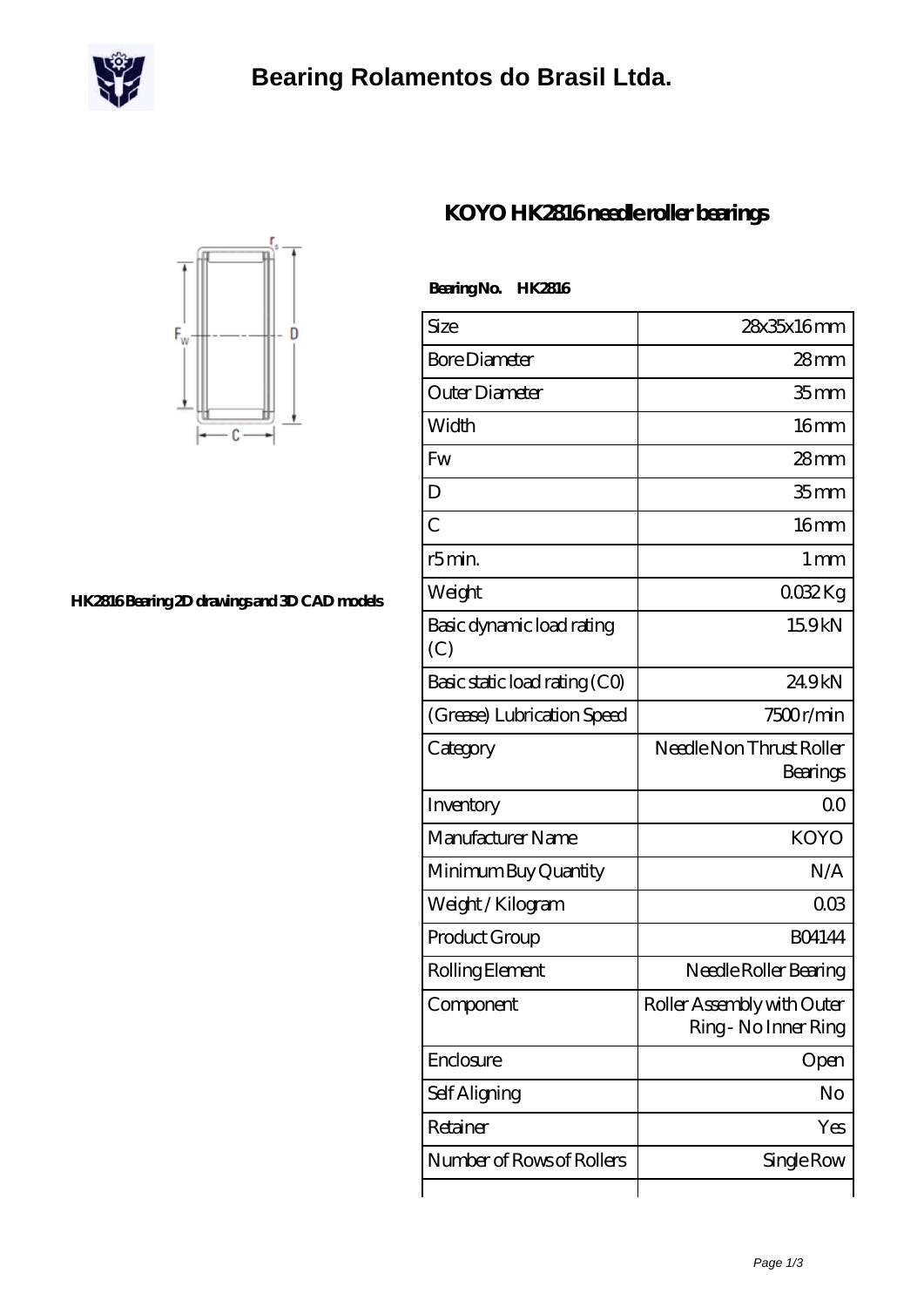

## **[Bearing Rolamentos do Brasil Ltda.](https://m.scottrobertalexander.com)**

| Separable                | No                                                                                                                                                                                                                              |
|--------------------------|---------------------------------------------------------------------------------------------------------------------------------------------------------------------------------------------------------------------------------|
| Closed End               | No                                                                                                                                                                                                                              |
| Inch - Metric            | Metric                                                                                                                                                                                                                          |
| Relubricatable           | No                                                                                                                                                                                                                              |
| Thrust Bearing           | No                                                                                                                                                                                                                              |
| Long Description         | 28MM Bore; 35MM<br>Outside Diameter; 16MM<br>Width; Needle Roller<br>Bearing, Roller Assembly<br>with Outer Ring - No Inner<br>Ring Open Enclosure; No<br>Self Aligning, Retainer,<br>Single Row of Rollers, No<br>Separable; N |
| <b>Other Features</b>    | 2 Rib Outer Ring   Drawn<br>Cup Bearing   Steel Cage                                                                                                                                                                            |
| Category                 | Needle Non Thrust Roller<br>Bearing                                                                                                                                                                                             |
| <b>UNSPSC</b>            | 31171512                                                                                                                                                                                                                        |
| Harmonized Tariff Code   | 8482400000                                                                                                                                                                                                                      |
| Noun                     | Bearing                                                                                                                                                                                                                         |
| Keyword String           | Needle                                                                                                                                                                                                                          |
| Manufacturer URL         | http://www.koyousa.com                                                                                                                                                                                                          |
| Manufacturer Item Number | HK2816                                                                                                                                                                                                                          |
| Weight/LBS               | 0071                                                                                                                                                                                                                            |
| Width                    | 063Inch   16 Millimeter                                                                                                                                                                                                         |
| Outside Diameter         | 1.378Inch   35 Millimeter                                                                                                                                                                                                       |
| Bore                     | 1.102Inch   28 Millimeter                                                                                                                                                                                                       |
| Bearing No.              | HK2816                                                                                                                                                                                                                          |
| C3(min)                  |                                                                                                                                                                                                                                 |
| rs(min)                  | 1                                                                                                                                                                                                                               |
| Cr                       | 159                                                                                                                                                                                                                             |
| CQr                      | 249                                                                                                                                                                                                                             |
| Cu                       | 385                                                                                                                                                                                                                             |
| Grease lub.              | 7500                                                                                                                                                                                                                            |